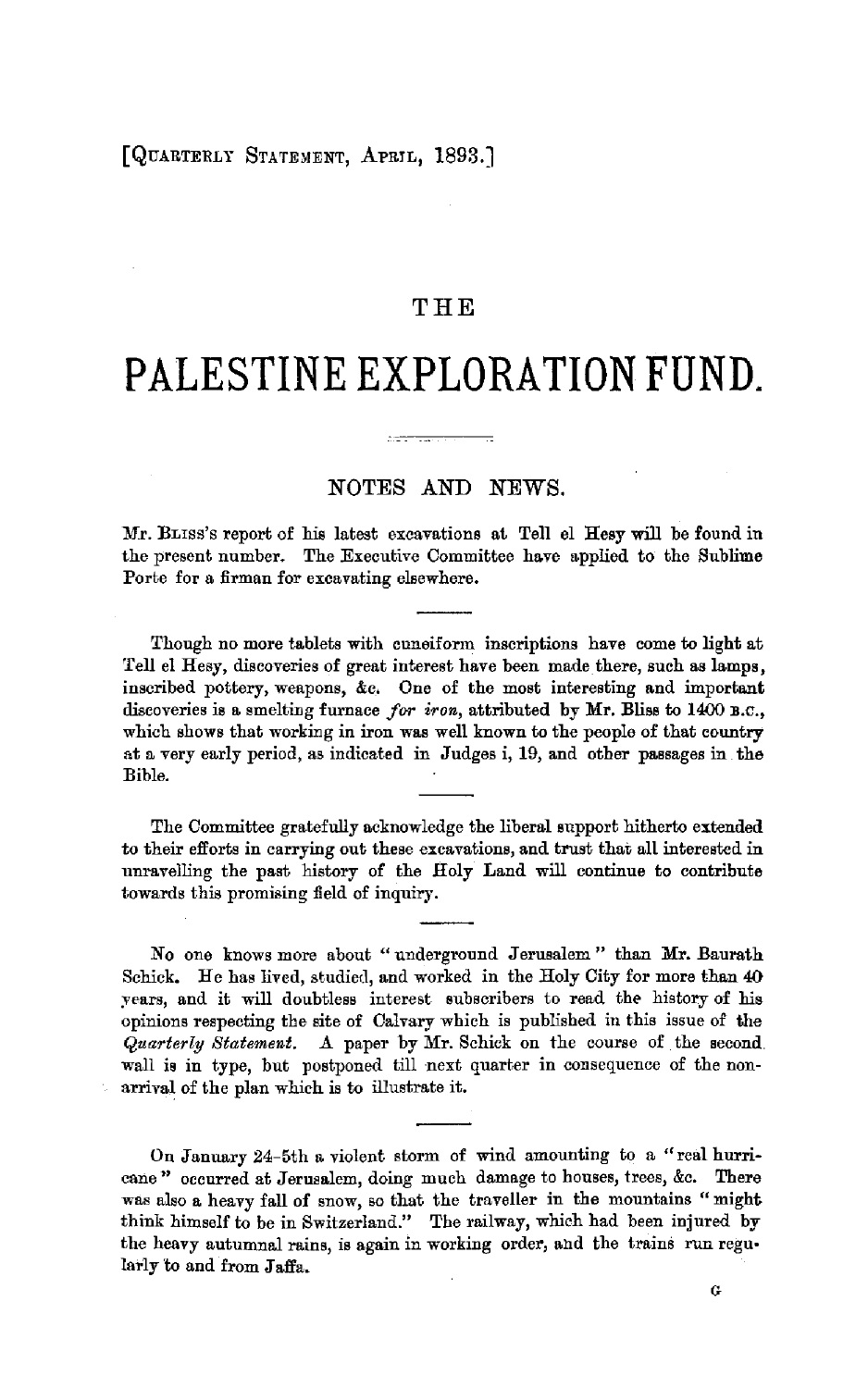## 94 NOTES AND NEWS.

The Executive Committee having heard with deep regret of the sudden death, at Chicago, of Colonel G. E. Grover, R.E., who was formerly a Member of the Executive Committee, and had rendered important service to the Fund, it was unanimously resolved at their meeting on February 7th, that a letter of condolence be sent to Mrs. Grover on her sad and sudden bereavement.

The following is, by permission, reprinted from the "Journal of the Society of Arts," for March 3rd :-

#### THE LATE COLONEL GROVER.

The following letter, containing a resolution passed at a meeting of Foraign Commissioners and officers of the Chicago Exhibition, has been received:-

> **W** orld's Columbian Exposition, *January* 31, 1893.

#### Sir Henry Trueman Wood,

*Secretarg, Royal Commission of Great Britain,*  for the World's Columbian Exposition.

My Dear Sir,-I have the honour to inform you that a meeting was held in the Department of Foreign Affairs, Jackson Park, at noon to-day, all the Commissioners of foreign countries and the officials of the Exposition being present. The Director-General presided, and the Secretary of the Department recorded.

Addresses of affection and regret were made by the Director-General, the Honourable Walker Fearn, Chief of Foreign Affairs, and the Honourable Adolf Wermuth, Imperial German Commissioner, and, as expressing the sense of the meeting, the following was adopted  $:$ --

" It having pleased Almighty God to remove from our midst our late associate, Colonel George Edward Grover, of the Royal Engineers, the Official Representative of the British Commission to the World's Columbian Exposition, we desire to record our appreciation of the worth and high character of this distinguished gentleman ; of his brilliant abilities as an executive officer, and of his singularly lovable personality; and we tender to the Royal Commission the assurance of our deep sense of the common loss, and to his afflicted widow and family our heartfelt sympathy and lasting condolence."

It was decided to attend the funeral in a body, and the meeting adjourned.

I have the honour to be,

Your most obedient servant,

(Signed) RICHARD LEE FEARN, *Secretary, Department of Foreign Affairs.* 

The Rev. Theodore E. Dowling, Hon. Sec. for Jerusalem, during his late trip through Australasia, acting on behalf of the Committee, has secured the services of the following gentlemen as Honorary Secretaries in Australia, Tasmania and New Zealand :-

Hon. Sec. for Southern District, New South Wales, the Rev. Alfred George Stoddart, Southern Forrest, N.S.W.; Hon. Sec. for Tasmania, Major Ernest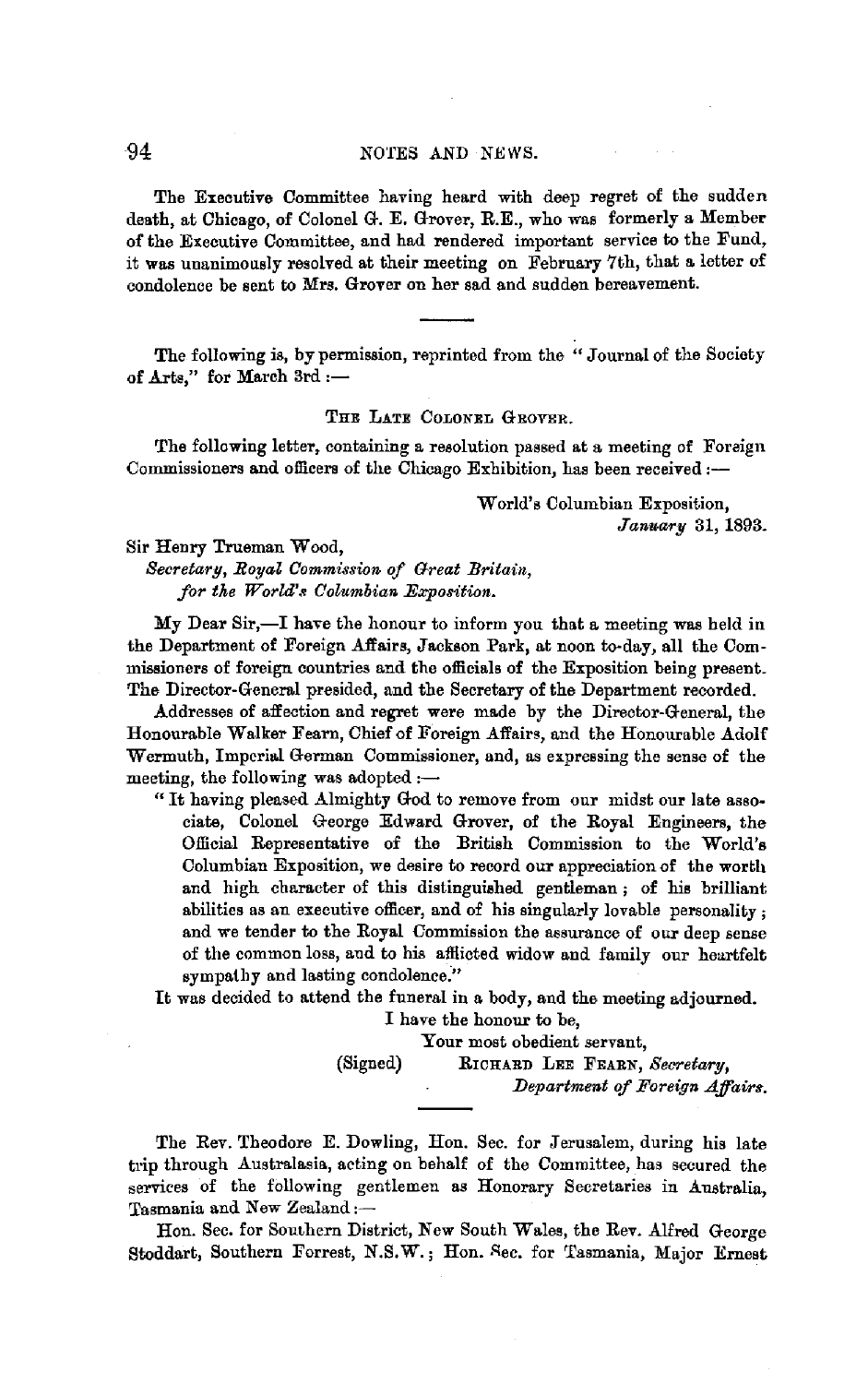#### NOTES AND NEWS. 95

'Townshend Wallach, General Staff, Tasmanian Forces, Head-quarters Office, Hobart; Hon. Sec. for Oamaru, Province of Otago, New Zealand, the Rev. Frank Seth-Smith; Hon. Sec. for Nelson, New Zealand, Colonel Branfil.

Travellers and others will please note that maps, books, &c., can be obtained at the Rooms of the Jerusalem Association of the Fund, Jerusalem. Rev. **T.** E. Dowling, Hon. Sec.

After two years' study of the published texts of the tablets found at Tell .A.marna, Major Conder **has** completed a translation of them which the Com - -mittee of the Fund have published. In this, as in all their publications, the Committee beg it to be understood that the author alone is responsible for .the opinions put forward.

The Committee have appointed the Rev. Professor Theodore Wright, Hon. {1-eneral Secretary to the Fund in the U.S.A., to be their representative at the Chicago Exhibition.

The following may be had on application to the Assistant Secretary **at** the Office of the Fund,  $\mathbf{viz}$ . :-

Casts of the Tablet with a Cuneiform Inscription found at Tell el Hesy, price 2s. 6d. each.

Casts of the Ancient Hebrew Weight brought by Dr. Chaplin from Samaria, price 2s. 6d. each.

Casts of an Inscribed Weight or Bead from Palestine, forwarded by Professor Wright, Cambridge, Mass., U.S.A., price ls. each.

Photographs of Tell el Hesy, showing the excavations, price ls. each.

The following gentlemen have kindly consented to act as Honorary Local Secretaries: The Rev. J. M. Otto Greensboro, Ala., U.S.A.; The Rev. S. F. Maynard, Gressingham Vicarage, Lancaster; The Rev. G. G. S. Thomas, 2, Princess Terrace, Ripon; The Rev. P. A. Gordon Clark, West Free Church, Perth; The Rev. J. T. Barber, Falls Church, Va., U.S.A.; The Rev. Frank P. Miller, Litchfield, Ill., U.S.A.

The first portion of M. Clermont-Ganneau's work on his Archæological .Mission is in the hands of the translator.

The new railway from Jaffa to Jerusalem has been laid down on the three sheets of the large map. Scale 1 inch  $= 1$  mile. Copies of these sheets are now Teady. Price to subscribers to the work of the Fund, *2s.* each; non-subscribers 2s.6d.

The museum of the Fund, at 24, Hanover Square, is now open to eubscnbers between the hours of 10 a.m. and 5 p.m., except on Saturdays, when it closes at2p.m.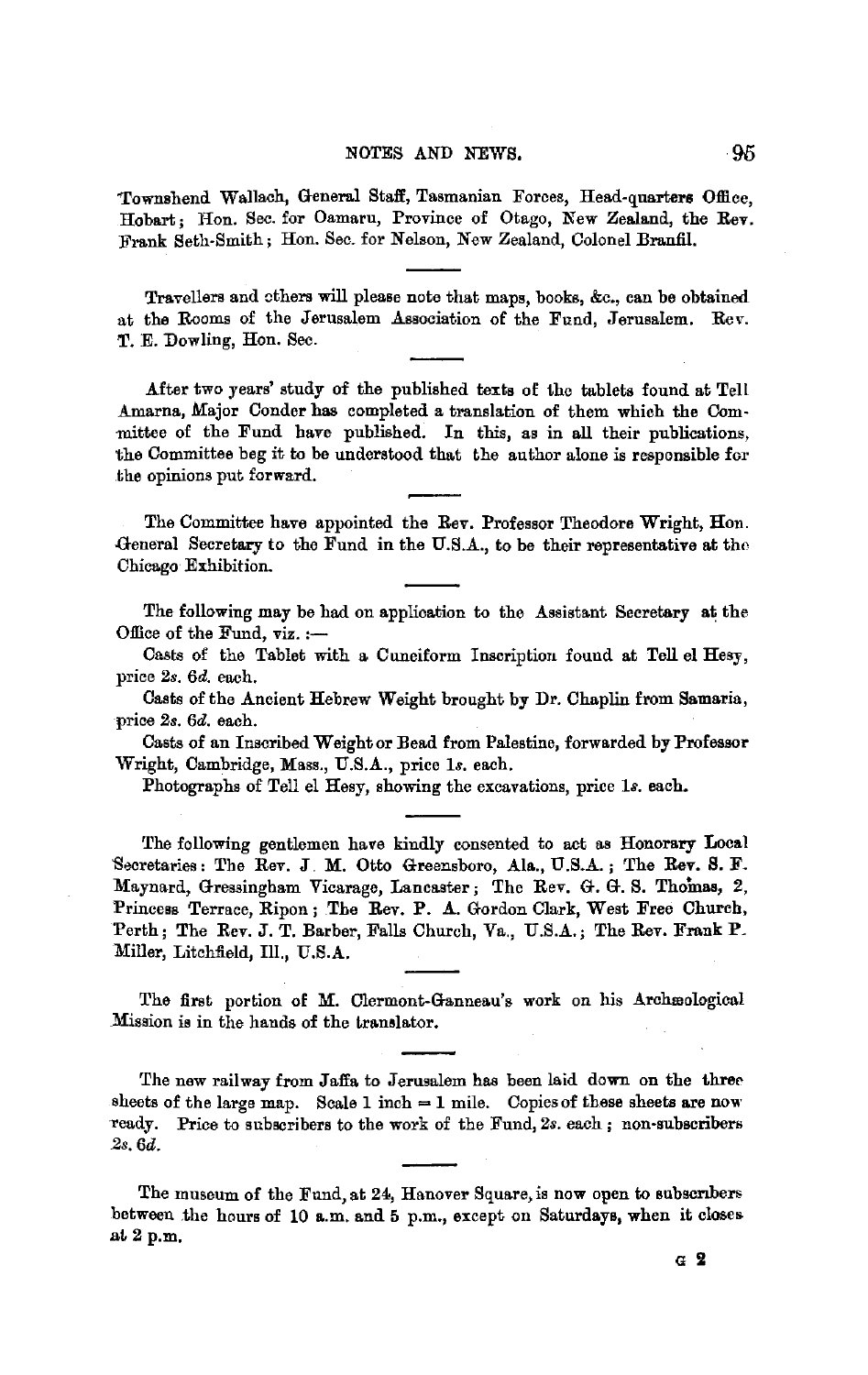The Committee have to acknowledge with thanks the following donations to the Library of the Fund  $:$ ---

- "The Holy City, Jerusalem, its Topography, Walls, and Temples." By the Author, S. Russell Forbes, Ph.D.
- "Forty Days in the Holy Land." By the Authoress, Elizabeth Harcourt Mitchell.
- "The Everlasting Nation." (In 4 vols). By the Editor, Rev. A. A. Isaacs, M.A.

The Committee will be glad to receive donations of Books to the Library of the Fund, which already contains many works of great value relating to Palestine and other Bible Lands. Owing to want of space the list of Books in the Library of the Fund has had to be postponed.

It may be well to mention that plans and photographs alluded to in thereports from Jerusalem and elsewhere cannot all be published, but all arepreserved in the offices of the Fund, where they may be seen by subscribers.

The third and revised edition of "Heth and Moab" is now ready.

A new edition of "Twenty-one Years' Work" is in course of preparation, and will be brought down to date. The new title will be" Twenty.seven Years' Work." The Index to the *Quarterly Statements* is being brought down to date.

The first volume of the "Survey of Eastern Palestine," by Major Conder, is accompanied by a map of the portion of country surveyed, special plans, and upwards of 350 drawings of ruins, tombs, dolmens, stone circles, inscriptions, &c. The first 250 subscribers pay seven guineas for the three volumes; subscribers to the " Survey of Western Palestine " are privileged to have the volumes for this sum. The price will be raised, after 250 names are received, to twelve guineas. The Committee are pledged never to let any *copies be subscribed for under the sum of seven guineas.* Mr. A. P. Watt, 2, Paternoster Square, is the Sole Agent. The attention of intending subscribers is directed to the announcement in the fore part of this number.

Mr. H. Chichester Hart's "Fauna and Flora of Sinai, Petra, and the WAdy 'Arabah" has been completed and sent out to subscribers.

The books now contained in the Society's publications comprise an amount of information on Palestine, and on the researches conducted in the country, which can be found in no other publications. It must never be forgotten that no single traveller, however well equipped by previous knowledge, can compete with a scientific body of explorers, instructed in the periods required, and provided with all the instruments necessary for carrying out their work. The books are the following *(the whole set* (1 *to* 7 *and* 9 *to* 18) *ean be obtained by*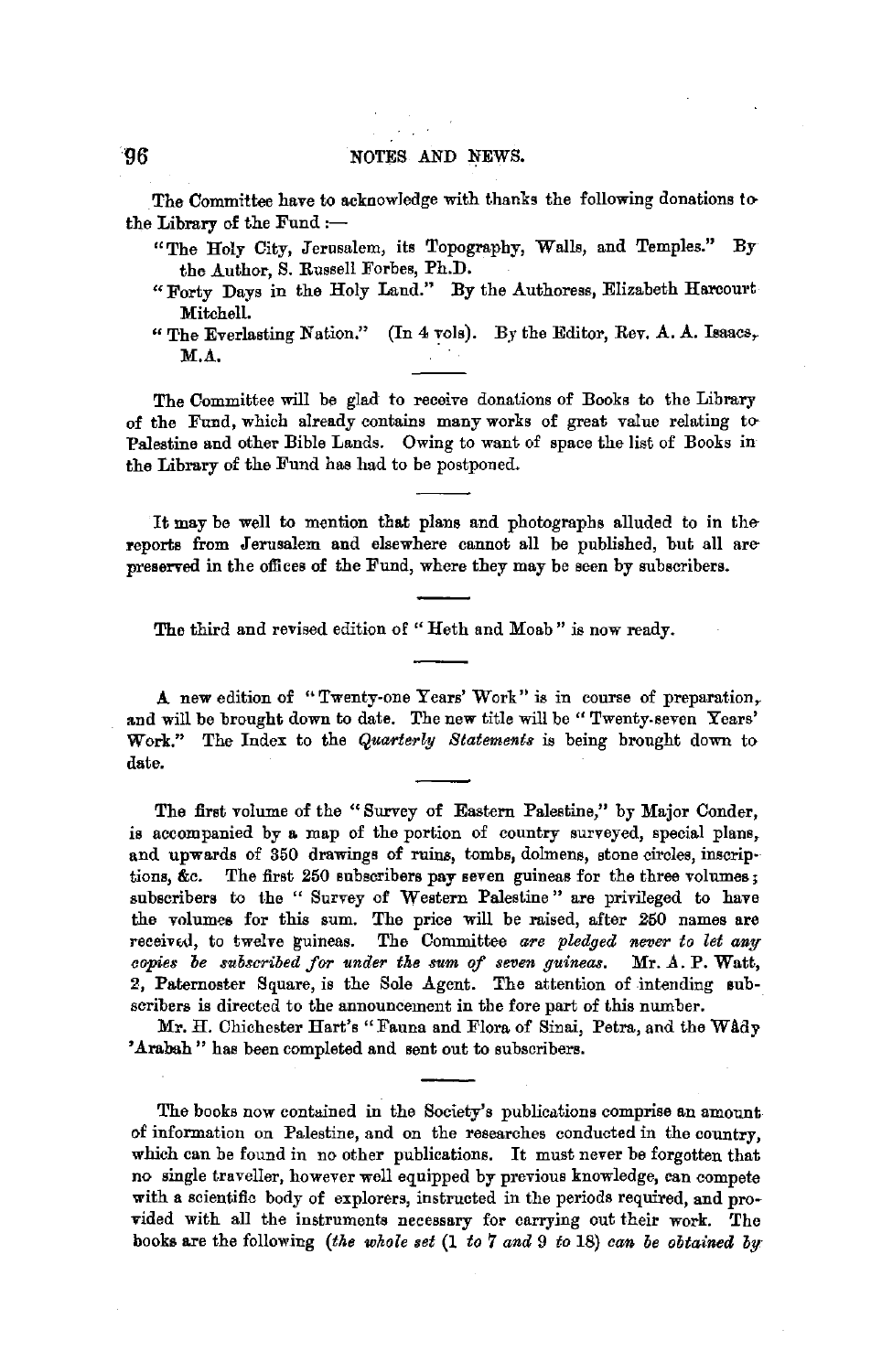## NOTES AND NEWS. 97

*ct1ubscribers ta the Fund on application to the Head Ojffo~ only* (24, *Hanover Square,* W.), *for* £3 10s. *Od., carriage paid to any part in the United Kingdom*   $\cdot$ *only*) :—

By Major Conder, R.E.-

 $\omega$  , we are  $\omega$ 

- $(1)$  "Tent Work in Palestine."-A popular account of the Survey of Western Palestine, freely illustrated by drawings made by the author himself. This is not e. dry record of the sepulchres, or **a** descriptive catalogue of ruins, springs, and valleys, but a continuous narrative full of observations upon the manners and customs of the people, the Biblical associations of the sites, the Holy City and its memories, and is based upon a six years' experience in the country itself. No other modern traveller has enjoyed the same advantages as Major Conder, or has used his opportunities to better purpose.
- (2) "Heth and Moab."-Under this title Major Conder provides a narrative, as bright and as full of interest as "Tent Work," of the expedition for the *Survey of Eastern Palestine*. How the party began by a flying visit to North Syria, in order to discover the Holy City-Kadesh-of the children of Heth ; how they fared across the Jordan, and what discoveries they made there, will be found in this volume.
- (3) Major Conder's "Syrian Stone Lore."-This volume, the least known of Major Conder's works, is, perhaps, the most valuable. It attempts a task never before approached-the reconstruction of Palestine from its monuments. It shows what we should know of Syria if there were no Bible, and it illustrates the Bible from the monuments.
- .(4) Major Conder's ".A.ltaic Inscriptions."-This book is an attempt to read the Hittite Inscriptions. The author has seen no reason to change his views since the publication of the work.
- {5) Professor Hull's "Mount Seir."-This is a popular account of the Geological Expedition conducted by Professor Hull for the Committee of the Palestine Fund. The part which deals with the Valley of Arabah. will be found entirely new and interesting.
- (6) Herr Schumacher's " Across the Jordan."
- **{7)** Herr Schumacher's" JauUn."-These two books must be taken in continuation of Major Conder's works issued as instalments of the "Survey of Eastern Palestine." They are full of drawings, sketches, and plans, and contain many valuable remarks upon manners and customs.

By Walter Besant, M.A.-

- {8) "The Memoirs of Twenty-one Years' Work."-This work **is a** popular account of the researches conducted by the Society during the twenty· one years of its existence.
- {9) Herr Schumacher's" Kh. Fahil." The ancient Pella, the first retreat of the Christians ; with map and illustrations,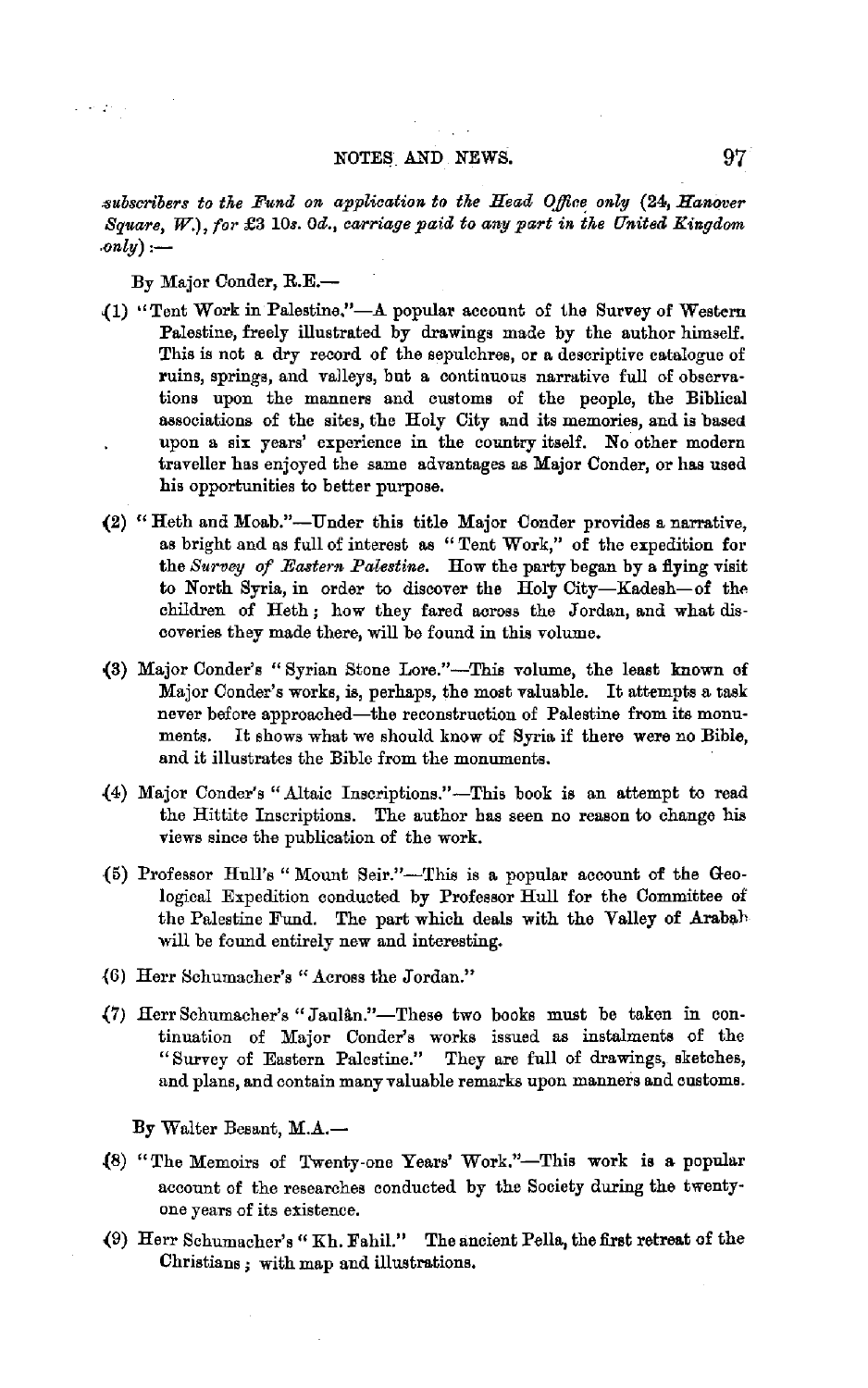**By George Armstrong--**

- (10) Names and Places in the Old and New Testament and Apocrypha. Thisis an index to all the names and places mentioned in the Bible and New Testament, with full references and their modern identifications, as shown on the new map of Palestine.
- (11) Besant and Palmer's "History of Jerusalem."-The "History of Jerusalem," which was originally published in 1871, and has long been completely out of print, covers a period and is compiled from materials not included in any other work, though some of the contents have been plundered by later works on the same subject. It begins with the siegeby Titus and continues to the fourteenth century, including the Early Christian period, the Moslem invasion, the mediaval pilgrims, the Mohammedan pilgrims, the Crusades, the Latin Kingdom, the victorious career of Saladin, the Crusade of Children, and many otherlittle-known episodes in the history of the city and the country.
- (12) Northern 'Ajhln "Within the Decapolis," by Herr Schumacher.

By Henry A. Harper--

(13) "The Bible and Modern Discoveries."-This work, written by a Member of the Executive Committee of the Palestine Exploration Fund, is an endeavour to present in a simple and popular, but yet a connected form, the Biblical results of twenty-two years' work of the Palestine Explora-· tion Fund. The writer has also availed himself of the discoveries made by the American Expeditions and the Egyptian Exploration Fund, aswell as discoveries of interest made hy independent travellers.

The Bible story, from the call of Abraham to the Captivity, is taken, and details given of the light thrown by modern research on the sacred annals. Eastern customs and modes of thought are Eastern customs and modes of thought are expiained whenever the writer thought that they illustrated the text. This plain and simple method has never before been adopted in dealing with modern discovery.

To the Clergy and Sunday School Teachers, as well as to all thosewho love the Bible, the writer hopes this work will prove useful. He is personally acquainted with the land; nearly all the places spoken of he has visited, and most of them he has moreover sketched or painted. It should be noted that the book is admirably adapted for the-School or Village Library.

By Guy le Strange-

(14) "Palestine under the Moslems."-For a long time it had been desired by the Committee to present to the world some of the great hoards of information about Palestine which lie buried in the Arabic texts of the Moslem geographers and travellers of the Middle Ages. Some few of the works, or parts of the works, have been already translated into Latin, French, and German. Hardly anything has been done with them in English, and no attempt has ever been made to systematise, compare, and annotate them.

This has now been done for the Society by Mr. Guy le Strange. The **work** is divided into chapters on Syria, Palestine, Jerusalem, and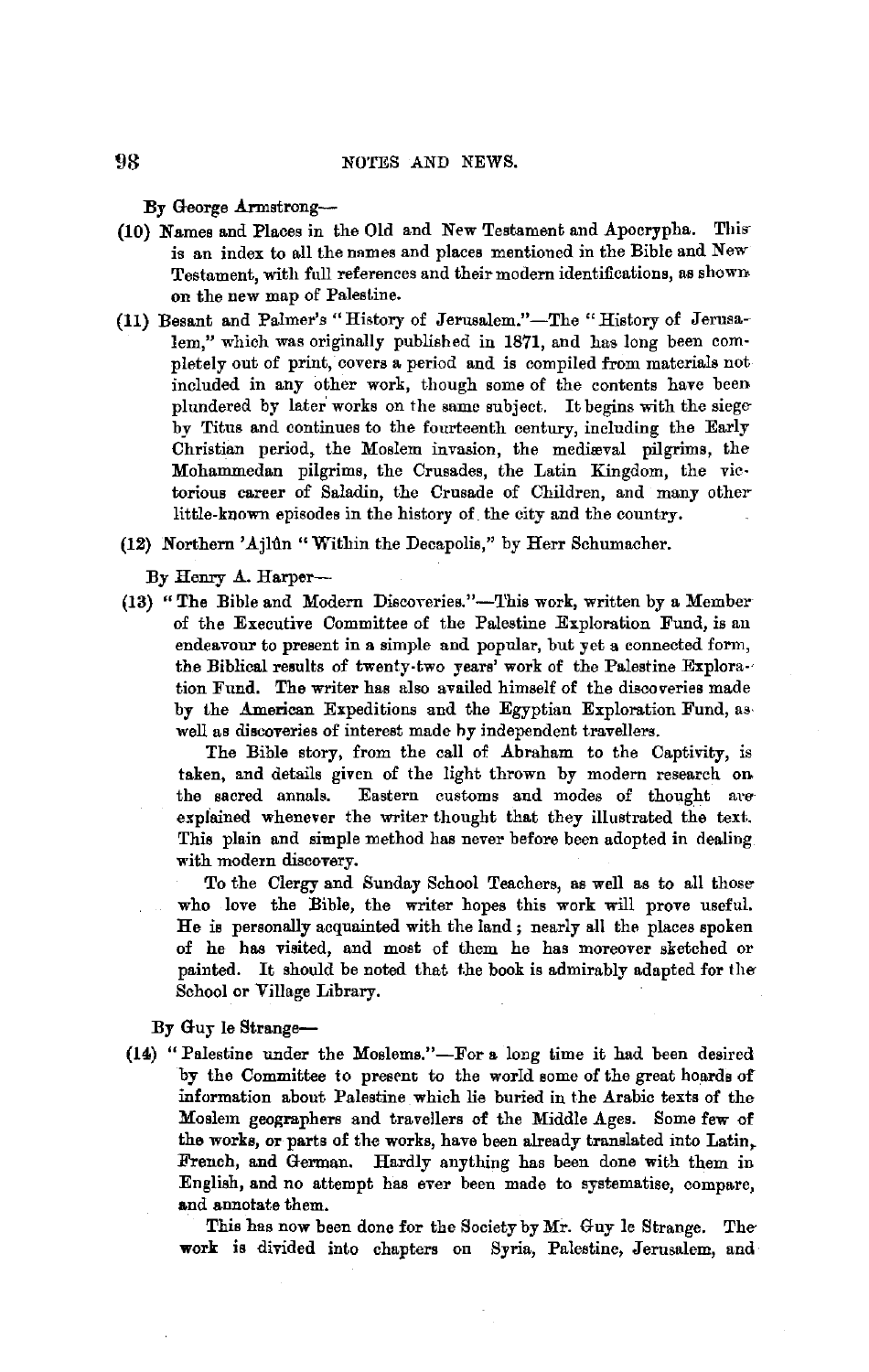Damascus, the provincial capitals and chief towns, and the legends related by the writers consulted. These writers begin with the ninth century and continue until the fifteenth. The volume contains maps and illustrations required for the elucidation of the text.

The Committee have great confidence that this work-so novel, so useful to students of medieval history, and to all those interested in the continuous story of the Holy Land-will meet with the success which its learned author deserves.

By W. M. Flinders Petrie-

 $(15)$  "Lachish" (one of the five strongholds of the Amorites).—An account of the excavations conducted by Mr. Petrie in the spring of 1890, with view of Tell, plans and sections, and upwards of 270 drawings of the objects found.

By Trelawney Saunders-

- (16) "An Introduction to the Survey of Western Palestine, describing its Waterways, Plains, and Highlands, with special reference to the Water Basin-(Map. No. 10)."
- (17) "The City and the Land."-A course of seven lectures on the work of the Fund.
- (18) "The Tell Amarna Tablets," including the one found at Lachish. By Major C. R. Conder, D.C.L., R.E.

The new Map of Palestine embraces both sides of the Jordan, and extends from Baalbek in the north to Kadesh Barnea in the south. All the modern names are in black ; over these are printed in red the Old Testament and Apocrypha names. The New Testament, Josephus, and Talmudic names are in blue, and the tribal possessions are tinted in colours, giving clearly all the identifications up to date. It is the most comprehensive map that has been published, and will be invaluable to universities, colleges, schools, &c.

It is published in 21 sheets, with paper cover; price to subscribers to the .Fund, 24s.; to the public, £2. It can be had mounted on cloth, rollers, and varnished for hanging. The size is  $8$  feet by  $6$  feet. The cost of mounting is extra *(see* Maps).

In addition to the 21-sheet map, the Committee have issued as a separate Map the 12 sheets (viz., Nos. 5-7, 9-11, 13-15, 20-22), which include the whole of Palestine as far north us Mount Hermon, and the districts beyond Jordan as far as they are surveyed. *See* key-map to the sheets.

The price of this map, in 12 sheets, in paper cover, to subscribers to the Fund, 12s. *6d.;* to the public, £1 ls.

The size of the map, mounted on cloth and roller for hanging, is  $4\frac{1}{2}$  feet by  $6\frac{3}{4}$  feet.

Any single sheet of the map can be had separately, price, to subscribers of the Fund, ls. *6d.* Mounted on cloth to fold in the pocket suitable for travelling, *2s.*  To the public *2s.* and *2s. 6d,* 

Single copies of these maps in sheets, with cover, can be sent by post to all foreign countries at extra charge of ls.

Ll. *cop!J of names and places in the Old and New Testament, witk their*  modern identifications and full references, can be had by subscribers with either *of these maps at tke reduced price of 2s. 6d.*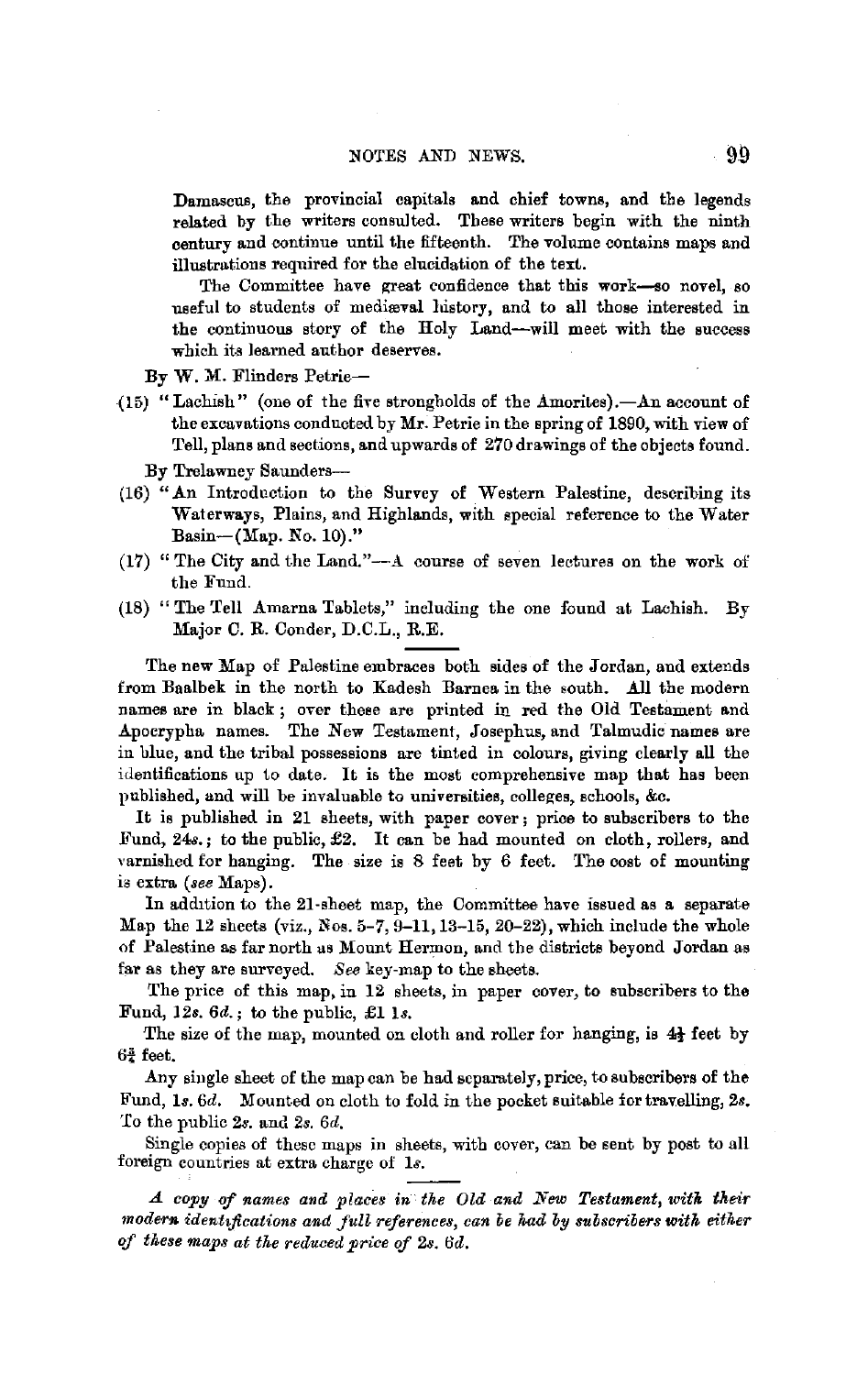## **100** NOTES AND NEWS,

The first and second parts, Vol. I., of "Felix Fabri," were issued to subscribers to the Pilgrim's Text Society in May and July of last year. Parts I and II, Vol. II, of the same work are in the press. The account of "Saewulf's Pilgrimage to Jerusalem and the Holy Land" (1102 A.D.) has also been published by the same Society.

Branch Associations of the Bible Society, all Sunday School Unions within the Sunday School Institute, the Sunday School Union, and the Wesleyan Sunday School Institute, will please observe that by a special Resolution of the Committee they will henceforth be treated as subscribers and be allowed to purchase the books and maps (by application only to the Secretary) at reduced price.

The income of the Society, from September 19th, 1892, to March 21st, 1893, was-from annual subscriptions and donations, including Local Societies, £1,264 9s. 7d.; from all sources-£1,644 12s. 5d. The expenditure during the same period was £1,312 15s. 11d. On March 22nd, the balance in the Bank was £620 16s. 9d.

Subscribers are requested to note that the following can be had by applicatiou to the office, at 1s. each:-

- **1.** Index to the *Quarterly Statement,* 1869-1880.
- 2. Cases for binding Herr Schumacher's "Jaulân."
- 3. Cases for binding the *Quarterly Statement,* in green or chocolate.
- 4. Cases for binding "Abila," "Pella," and "'Ajlun" in one volume.

Back numbers of the *Quarterly Statement*.-In order to make up complete sets, the Committee will be very glad to receive any of the following numbers :-

No. II, 1869; Nos. VI and YII, 1870; No. III, 1871; January and April,'1872; October, 1873; January, 1874; January and October, 1875 ; January, 1883, and January, 1886.

It having been reported to the Committee that certain book hawkers **are** representing themselves as agents of the Society, the Committee have to caution subscribers and the public that they have no book hawkers in their employ, and that none of their works are sold by itinerant agents.

While desiring to give every publicity to proposed identifications and other theories advanced by officers of the Fund and contributors to the pages of the *Quarterly Statement,* the Committee wish it to be distinctly understood that by publishing them in the *Quarterly Statement* they neither sanction nor adopt them.

Subscribers who do not receive the *Quarterly Statement* regularly are asked to send a note to the Secretary. Great care is taken to forward each number to all who are entitled to receive it, but changes of address and other causes give rise occasionally to omissions.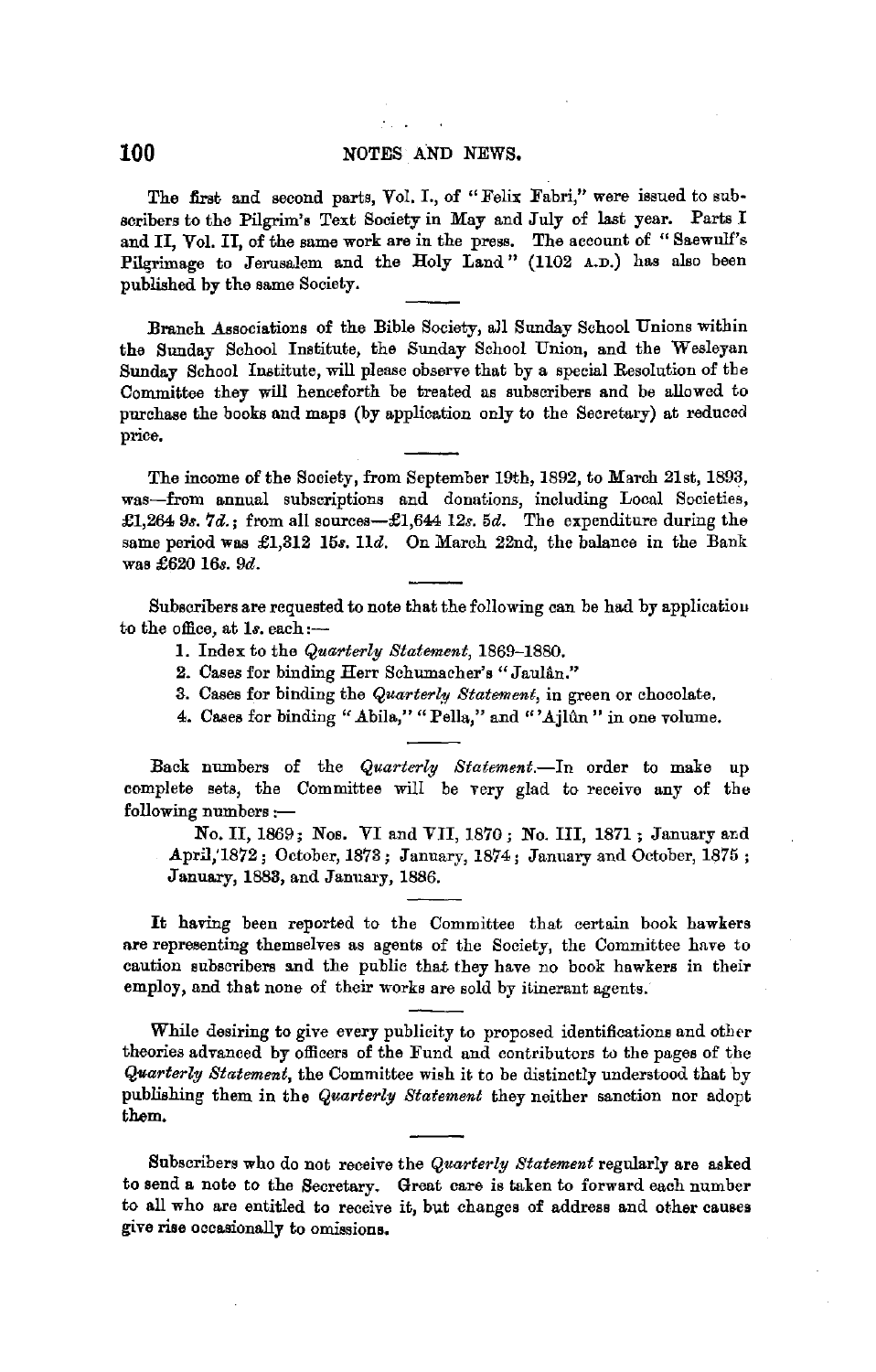### BALANCE SHEET FOR THE YEAR ENDING 31sr DECEMBER, 1892.

 $\pm 2,904$  4

RECEIPTS. £ .,. *d,*  To Balance in Bank 81st December, 1891-<br>Net Balance  $\ldots$   $\ldots$   $\ldots$   $\pounds$  297 0 9 Subscriptions paid in advance on account of  $1892$   $\ldots$   $\ldots$   $17$  5 6 814 6 8 Donations and Subscriptions •. 1,690 14 6  $\ddot{\phantom{a}}$ Proceeds of Lectures 104 9 8  $\ddot{\phantom{a}}$  .  $\ddot{\phantom{a}}$  $\ddot{\phantom{a}}$ Sales of Maps 183 14 9  $\ddot{\phantom{a}}$  $\ddot{\phantom{a}}$  $\ddot{\phantom{a}}$  $\ddot{\phantom{a}}$  $\ddot{\phantom{a}}$ Sales of Memoirs of Eastern and Western Survey of Palestine and other Books published by the Society .. 426 2 8  $\ddot{\phantom{a}}$  $\ddot{\phantom{a}}$  $\ddot{\phantom{a}}$  $\ddotsc$ Sales of Photographs, Slides, and Casts .. 34 16 8  $\ddot{\phantom{a}}$ Amount of Insurance on Books paid by the Northern Insurance Company for loss and damage by fire .. 150 0 0  $\ddot{\phantom{a}}$  $\ddot{\phantom{a}}$  $\ddot{\phantom{a}}$  $\sim 10^{-1}$ 

| EXPRNDITURE.                |                                                                                                           |           |   |    |              |  |
|-----------------------------|-----------------------------------------------------------------------------------------------------------|-----------|---|----|--------------|--|
|                             |                                                                                                           | £         |   | ₫. |              |  |
|                             | By Exploration $\ldots$                                                                                   | 853       | 6 | 7  |              |  |
|                             | Printing and Binding, including the Quarterly<br>Statement<br>$\sim$ $\sim$<br>$\ddot{\phantom{a}}$       | 613 12    |   | ı  |              |  |
|                             | Maps, Lithographs, Photographs, Slides, Casts,<br>and Illustrations                                       | 224 17    |   |    | <b>NOTES</b> |  |
|                             | Management, including Rent, Salaries, Wages,<br>Insurance, Stationery,<br>Advertising,<br>and<br>Sundries | 665 10    |   | 2  | ENF          |  |
|                             | Postage and Carriage of Quarterly Statements,<br>Books, Maps, Parcels, &c.<br>$\ddot{\phantom{a}}$        | 133       | 6 | 9  |              |  |
|                             | Subscriptions paid in 1892 in<br>advance for 1893<br>£23.<br>0 IO                                         |           |   |    | <b>SMAK</b>  |  |
|                             | Net Balance<br>390 10<br>- 1                                                                              |           |   |    |              |  |
|                             | Balance in Bank and cash in hand 31st December.                                                           |           |   |    |              |  |
|                             | 1892                                                                                                      | 413 10 11 |   |    |              |  |
|                             |                                                                                                           | £2,904    |   |    |              |  |
| Examined and found correct. |                                                                                                           |           |   |    |              |  |

W. MORRISON, *Treasurer*.

~ z ~ rn

10<sub>1</sub>